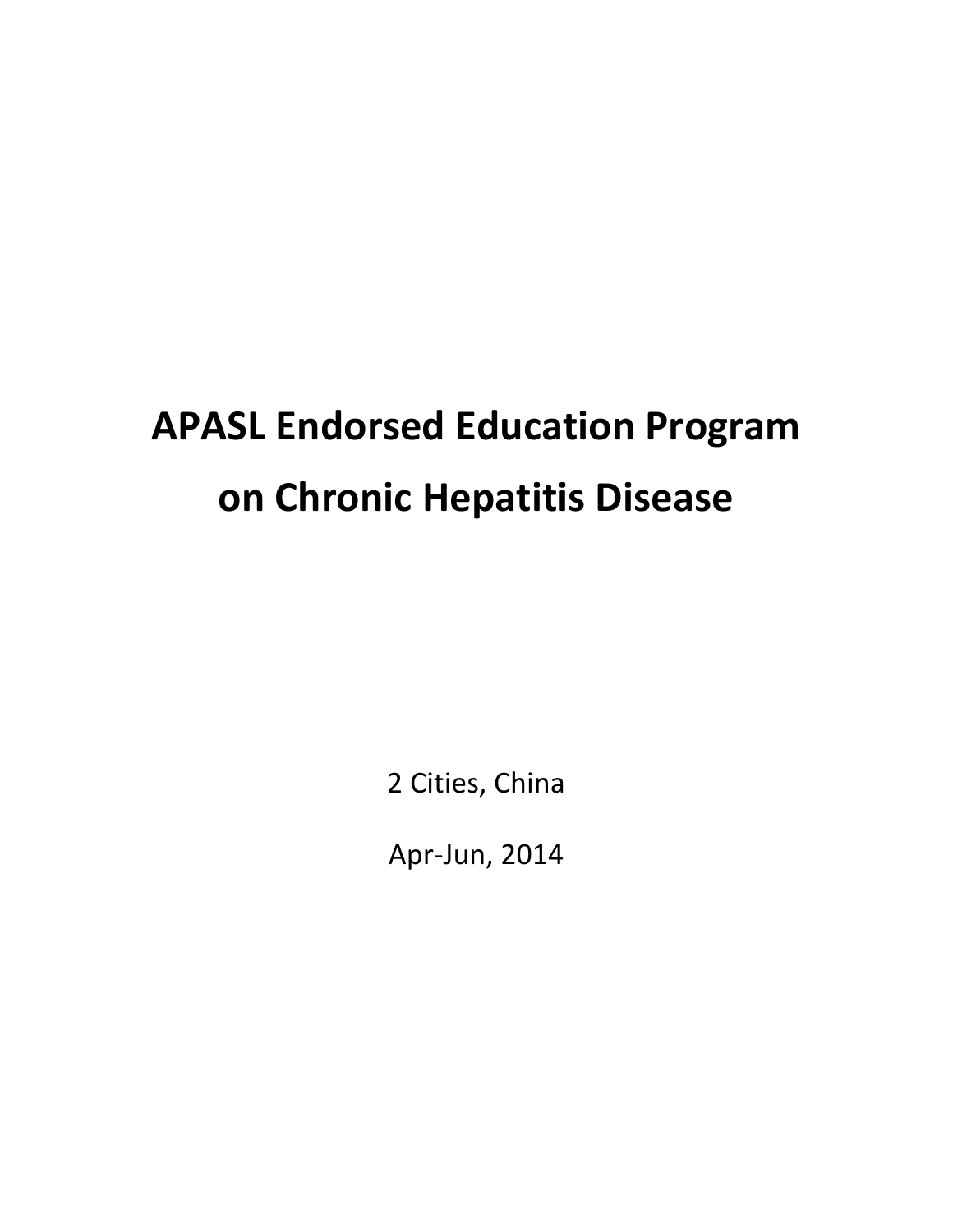# **Executive Summary**

## **Date:**

 $\blacktriangleright$  Wave 1----Apr-Jun, 2014

 $\overline{\phantom{a} \bullet}$  Wave 2----Apr-Jun, 2015

## **Venue:**

- Wave1----Beijing**,** Guangzhou in China
- ↓ Wave2----Shanghai in China and Jakarta in Indonesia

**Organizer:** APASL, Chinese Infectious Diseases and Hepatology Societies, CMA

## **Co-organizers:**

**Sponsor:** BMS China or other Local companies

**Language:** Chinese and English (with Translation in Chinese)

## **Target Audience:**

Hepatologists, Gastroenterologists

## **Participants:**

- The sponsor will provide funding to support the travel and accommodation for 60 young doctors and researchers with recommendation from their supervisors.
- In order to encourage scientific research, the sponsor will provide awards to authors of selected outstanding abstracts to attend APASL 2015 / AASLD 2014.
- Three leading experts from China and Asia will be invited to attend the lectures and set up questions and test. Attendees who want to get the CME should answer all the questions and pass the test.

# **24-27 Apr 2014, (to be confirmed) Guangzhou-Beijing**

## **23-26 Apr 2015 Shanghai-Jakarta**

## **Theme: Outcome research for Chronic liver diseases**

**Scale:** 60 Pax / per city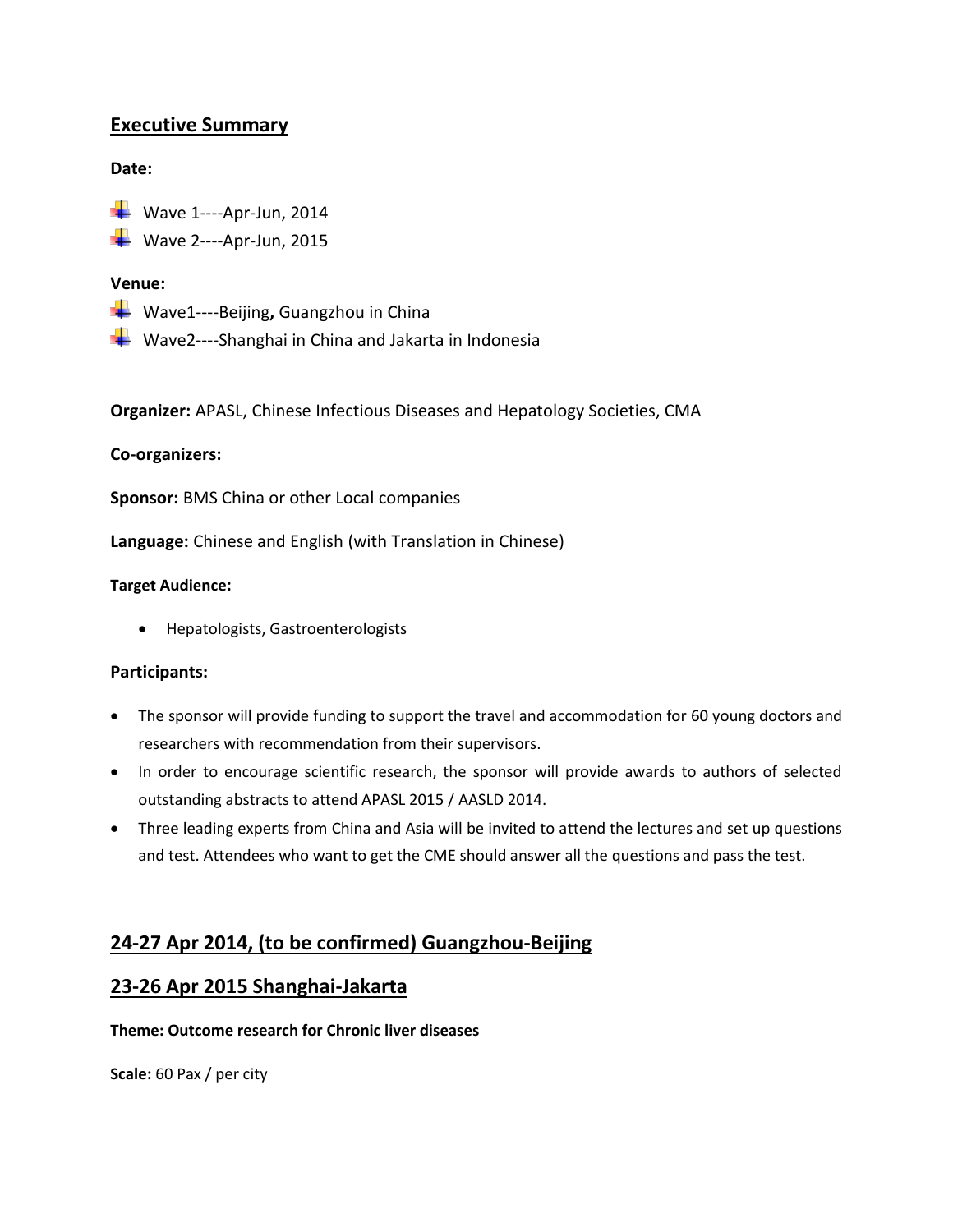## **Format:**

Experts will be invited to give an overview on the current status of HBV, HCV, [Cirrhosis](app:ds:%20%20cirrhosis) etc. in Asia Pacific region. There are also interactive presentations by the leading experts, provides case-based guidance on the management of these field.

**Course Directors:** Prof. Jinlin Hou [Guangzhou], Prof. Lai Wei, Prof. Henry L.Y. Chan [Hong Kong], Prof. J H. Kao [Taipei]

#### **Goals and Objectives:**

- Translate the hard point outcome into a guide for the management of patients with longer term treatment
- Applying the latest research finding in daily practice

#### **Proposed Scientific Program:**

#### **Day 1: Morning session**

- 08:50 Opening Remarks
- 09:00 Outcome research: Reveal study design
- 09:30 Outcome research: CRHepB and 080 studies
- 10:00 Tea Break
- 10:20 Outcome research: HCV cohort from Japan
- 11:50 Endpoint: Liver Histology
- 11:20 Endpoint: Hardness endpoint

### 12:00 Lunch

#### **Day 1: Afternoon session for other liver disease**

- 13:30 Liver Cirrhosis Reversibility by antiviral- True or False?
- 14:30 Has treating HBV reduced occurrence of HCC?